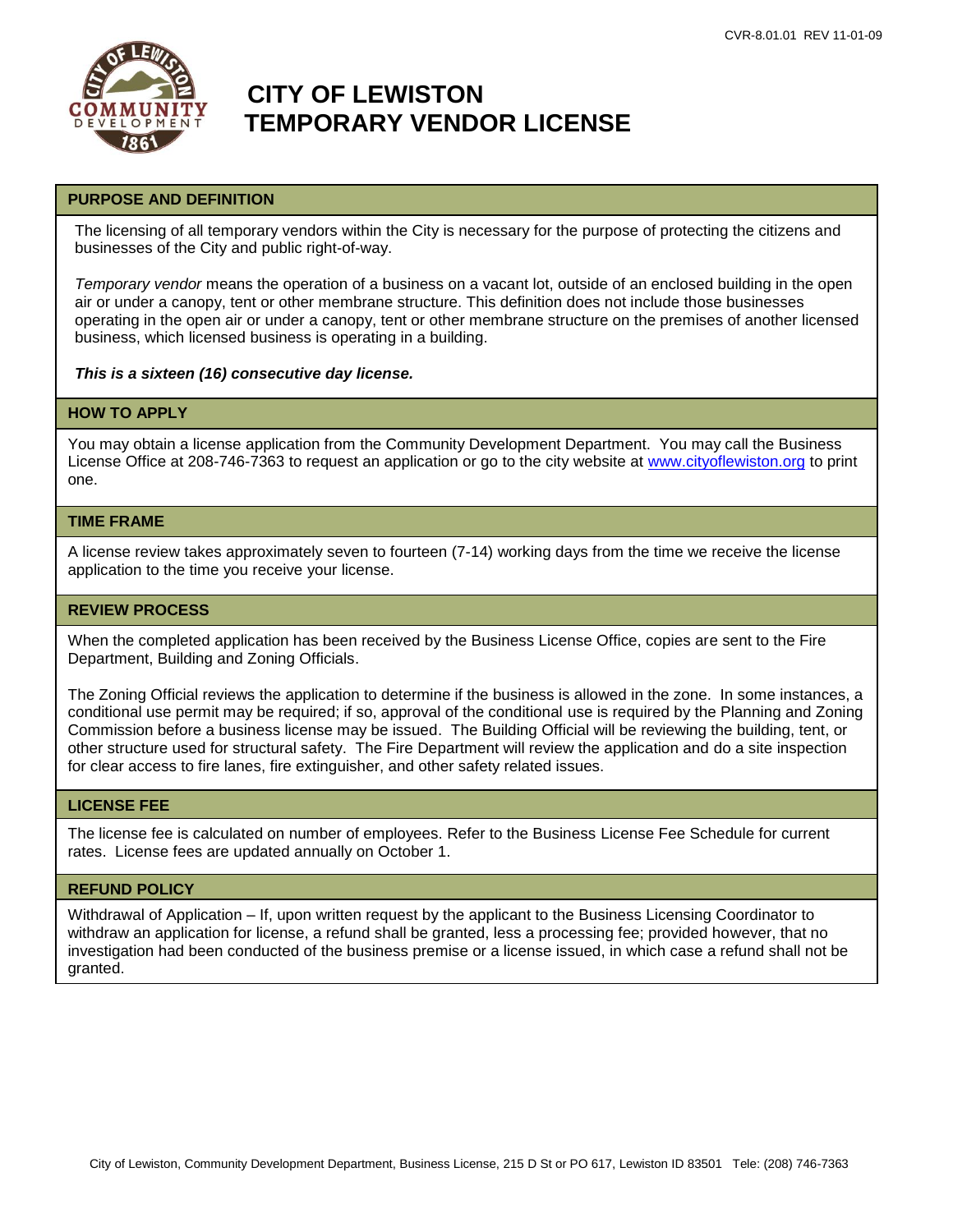

# **CITY OF LEWISTON TRINGPMENT TEMPORARY VENDOR APPLICATION**

This license is required for any vendor intending to set up on private property for temporary sales and not for a vendor who is participating in an organized event with multiple vendors participating. License only valid for a period of (16) days. **Incomplete applications will be rejected.** Submit application and attachments to: City of Lewiston, Business License, 215 "D" St. or PO Box 617, Lewiston, ID 83501. (208) 746-7363.

| <b>TEMPORARY LOCATION INFORMATION</b>                                                                                                                                                                                                                                                                                                                                                                                                               |                       |                                                 |                       |                             |              |                                  |                                        |  |
|-----------------------------------------------------------------------------------------------------------------------------------------------------------------------------------------------------------------------------------------------------------------------------------------------------------------------------------------------------------------------------------------------------------------------------------------------------|-----------------------|-------------------------------------------------|-----------------------|-----------------------------|--------------|----------------------------------|----------------------------------------|--|
| Event<br>Name:                                                                                                                                                                                                                                                                                                                                                                                                                                      |                       |                                                 |                       | Event<br>Location:          |              |                                  |                                        |  |
| No. of<br>Total No.<br>Days:<br>of Vendors:                                                                                                                                                                                                                                                                                                                                                                                                         |                       | <b>Begin</b><br>Date:                           |                       |                             | End<br>Date: |                                  |                                        |  |
| <b>CONTACT INFORMATION</b>                                                                                                                                                                                                                                                                                                                                                                                                                          |                       |                                                 |                       |                             |              |                                  |                                        |  |
| <b>Contact Person</b><br>Name:                                                                                                                                                                                                                                                                                                                                                                                                                      |                       |                                                 |                       |                             |              |                                  | <b>Contact Telephone:</b><br>$\lambda$ |  |
| Title:                                                                                                                                                                                                                                                                                                                                                                                                                                              |                       |                                                 |                       |                             |              | €                                | After Hours Telephone:<br>$\lambda$    |  |
|                                                                                                                                                                                                                                                                                                                                                                                                                                                     |                       |                                                 |                       | <b>BUSINESS INFORMATION</b> |              |                                  |                                        |  |
| <b>Business License No.:</b><br>This EVENT is sponsored by:<br>$\Box$ Business<br>□ Individual                                                                                                                                                                                                                                                                                                                                                      |                       |                                                 |                       |                             |              |                                  |                                        |  |
| <b>Business or</b><br><b>Individual Name:</b>                                                                                                                                                                                                                                                                                                                                                                                                       |                       |                                                 |                       |                             |              | 1                                | <b>Business Telephone</b><br>$\lambda$ |  |
| Street Number, Direction (N, S, E, W) and Name<br>Suite, Unit, Apt # City, State, Zip Code +4<br>Business/Indiv.<br>Address:                                                                                                                                                                                                                                                                                                                        |                       |                                                 |                       |                             |              |                                  |                                        |  |
| List ALL Owners, Partners, Corporate Officer, Managers, Members, etc. (If individual owner, list owner only.) Attach Additional Sheets if Needed.                                                                                                                                                                                                                                                                                                   |                       |                                                 |                       |                             |              |                                  |                                        |  |
| Last, First, MI:<br>Res. Address (Street)                                                                                                                                                                                                                                                                                                                                                                                                           |                       |                                                 |                       |                             |              | SSN:                             |                                        |  |
| City, State, Zip +4<br>Title                                                                                                                                                                                                                                                                                                                                                                                                                        |                       |                                                 |                       |                             |              |                                  | Res. Tele:                             |  |
| Last, First, MI:                                                                                                                                                                                                                                                                                                                                                                                                                                    | Res. Address (Street) |                                                 |                       |                             | SSN:         |                                  |                                        |  |
| Title                                                                                                                                                                                                                                                                                                                                                                                                                                               |                       |                                                 | City, State, Zip +4   |                             |              |                                  | Res. Tele:                             |  |
| Last, First, MI:                                                                                                                                                                                                                                                                                                                                                                                                                                    |                       |                                                 | Res. Address (Street) |                             |              |                                  | SSN.                                   |  |
| Title                                                                                                                                                                                                                                                                                                                                                                                                                                               |                       |                                                 | City, State, Zip +4   |                             |              |                                  | Res. Tele:                             |  |
| Responsible Local Contact (Last, First, MI & Title)                                                                                                                                                                                                                                                                                                                                                                                                 |                       | Residence Address (Street, City, State, Zip +4) |                       |                             |              | Residence Telephone<br>$\lambda$ |                                        |  |
| <b>SITE PLAN</b>                                                                                                                                                                                                                                                                                                                                                                                                                                    |                       |                                                 |                       |                             |              |                                  |                                        |  |
| Attach a site plan of the location to be used for this event and indicate vendor locations.                                                                                                                                                                                                                                                                                                                                                         |                       |                                                 |                       |                             |              |                                  |                                        |  |
| <b>VENDOR INFORMATION</b>                                                                                                                                                                                                                                                                                                                                                                                                                           |                       |                                                 |                       |                             |              |                                  |                                        |  |
| Attach a list of participating vendors. List vendor name, vendor contact name, contact phone and vendor type (retail, food, etc). Food vendors<br>are required to hold a valid Idaho food safety certification and an Idaho food establishment permit or exemption from Public Health. All food<br>vendors must contact the local health department prior to event: Public Health, 215 10 <sup>th</sup> St, Lewiston ID 83501 Tele: (208) 799-3100. |                       |                                                 |                       |                             |              |                                  |                                        |  |
| <b>LICENSE AND FEES:</b><br>Refer to Business & Occupation Fee Schedule to determine fees.<br>License Fee \$                                                                                                                                                                                                                                                                                                                                        |                       |                                                 |                       |                             |              |                                  |                                        |  |
| I CERTIFY THE INFORMATION IS TRUE, CORRECT AND COMPLETE TO THE BEST OF MY KNOWLEDGE AND BELIEF.<br>**Signatures must be that of a responsible party.                                                                                                                                                                                                                                                                                                |                       |                                                 |                       |                             |              |                                  |                                        |  |

**Legal signatures include: individual, sole proprietor-owner, corporate officer, partner, managing member or agent.**

| **Signature | <b>Print Name and Title</b> | Date<br>. |
|-------------|-----------------------------|-----------|
|             |                             |           |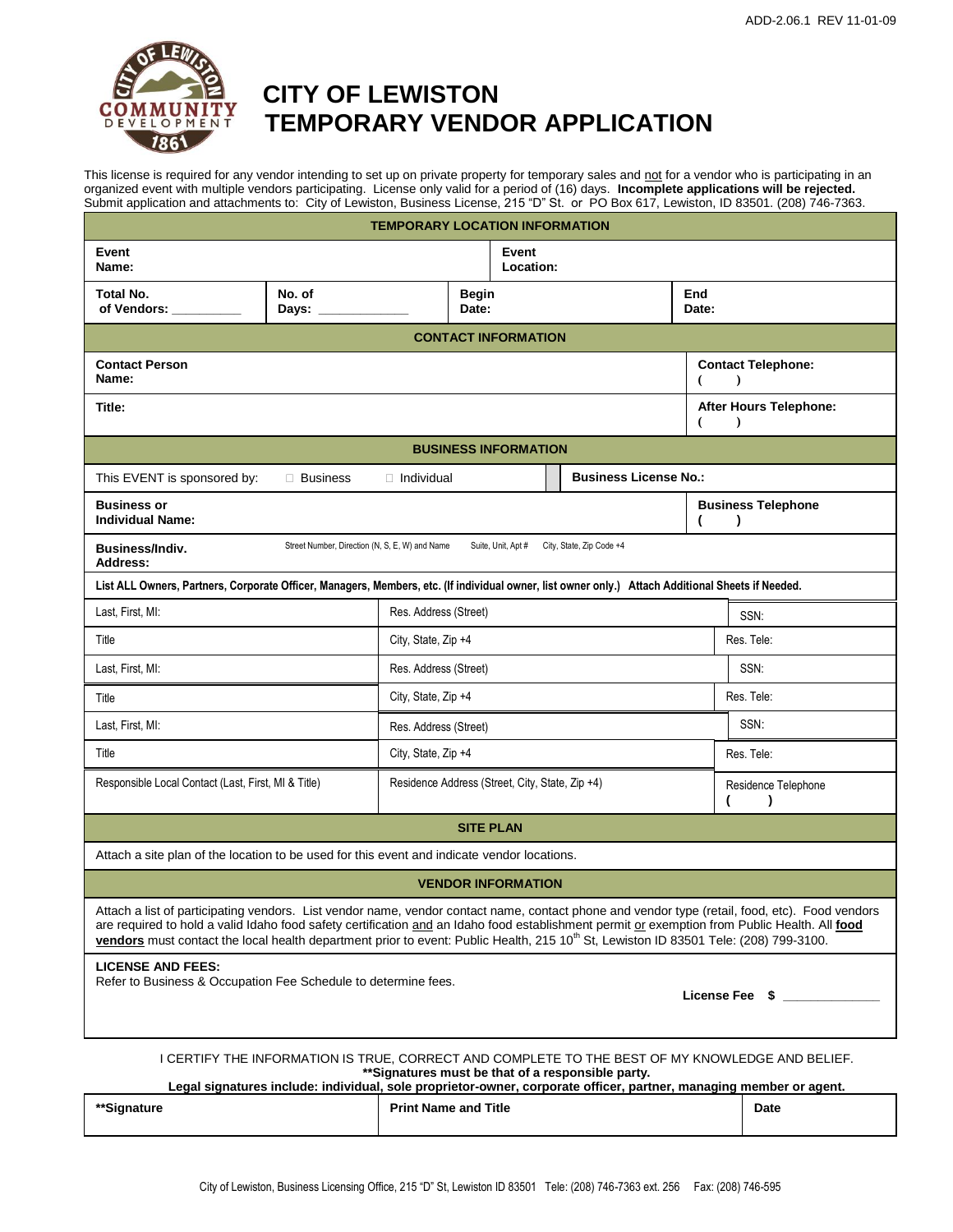

# **CITY OF LEWISTON MENT TEMPORARY VENDOR ADDENDUM**

This addendum is required for all temporary vendor stands located within the corporate city limits of Lewiston. It must accompany your application for a business license. Submit application and attachments to: City of Lewiston, Business Licensing, 215 "D" St or PO Box 617, Lewiston ID 83501. Questions may be directed to Business Licensing at (208) 746-7363. **Note: Temporary vendor license period (16) consecutive days.**

| This Addendum is For<br>the Business Of:                                                                                                                                                                                                                    | Company<br>Name: |                                    |  | Telephone                                                                  |  |  |  |  |
|-------------------------------------------------------------------------------------------------------------------------------------------------------------------------------------------------------------------------------------------------------------|------------------|------------------------------------|--|----------------------------------------------------------------------------|--|--|--|--|
| <b>TEMPORARY SALES LOCATION</b>                                                                                                                                                                                                                             |                  |                                    |  |                                                                            |  |  |  |  |
| Location:                                                                                                                                                                                                                                                   |                  | <b>Sales</b><br><b>Start Date:</b> |  | Sales Hours:<br>From To                                                    |  |  |  |  |
| <b>Describe Product</b><br>to be Sold:                                                                                                                                                                                                                      |                  |                                    |  | For food products or farm produce, Health<br>Department Approval Required. |  |  |  |  |
| <b>PROPERTY OWNER CONSENT</b>                                                                                                                                                                                                                               |                  |                                    |  |                                                                            |  |  |  |  |
| <b>Property Owner</b><br>Name:                                                                                                                                                                                                                              |                  |                                    |  | <b>Telephone</b>                                                           |  |  |  |  |
| I, the undersigned, do hereby certify that I am the owner or the responsible agent of the premises described above and in the application for a<br>temporary vendor license.                                                                                |                  |                                    |  |                                                                            |  |  |  |  |
| I consent to the issuance of the temporary vendor license applied for and that said premises may be used to conduct business for which said<br>license is applied for and understand the license will not exceed a period of sixteen (16) consecutive days. |                  |                                    |  |                                                                            |  |  |  |  |

Respectfully,

\_\_\_\_\_\_\_\_\_\_\_\_\_\_\_\_\_\_\_\_\_\_\_\_\_\_\_\_\_\_\_\_\_\_\_\_\_\_\_\_\_ Signature of Property Owner or Agent